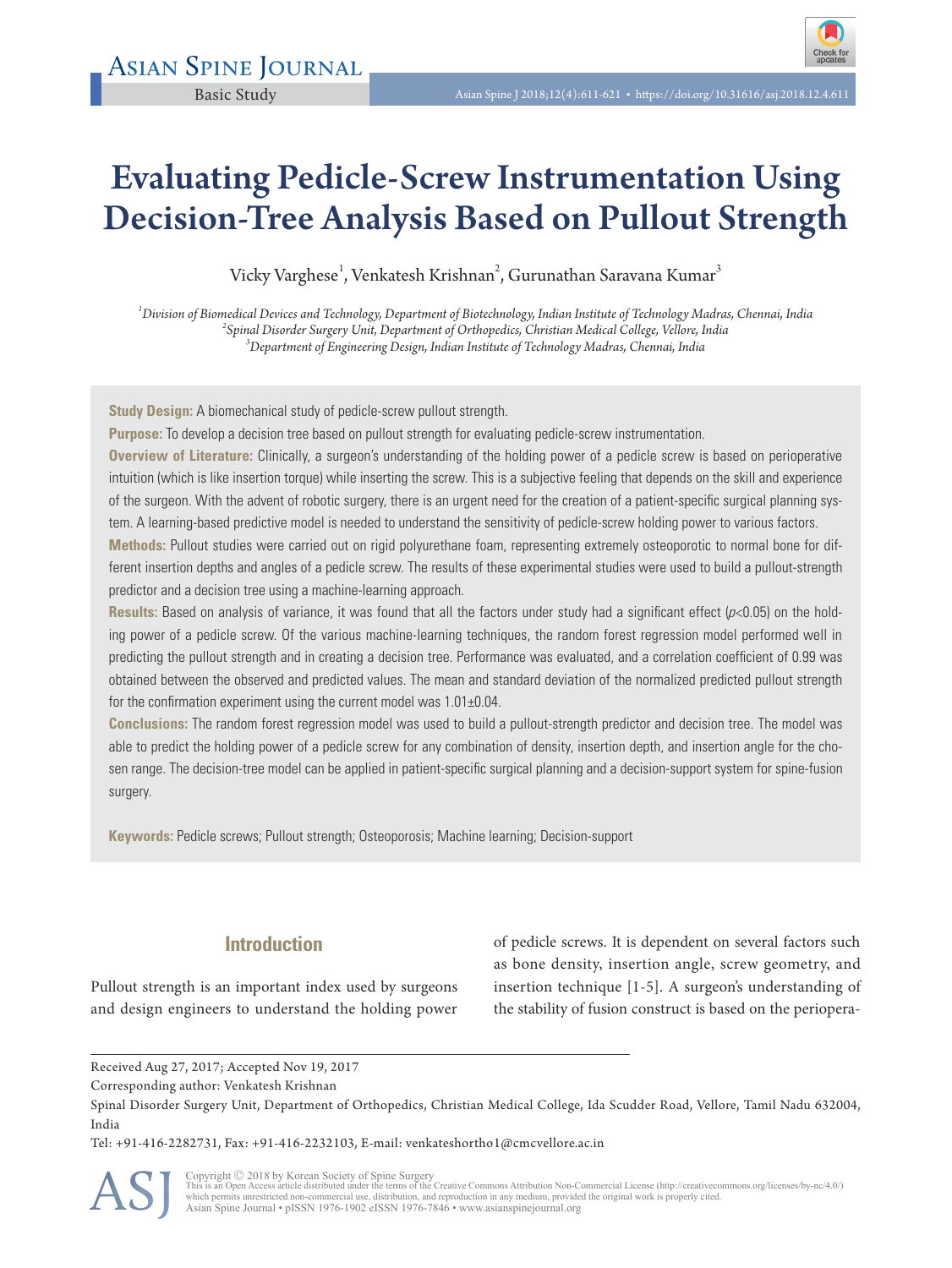tive intuition while inserting the screw, which is similar to insertion torque [6]. This is a subjective feeling and is dependent on the level of skill and experience of the surgeon. Studies have reported conflicting results regarding the correlation between insertion torque and pullout strength of pedicle screws [5-9]. Several experimental studies have reported a positive correlation between insertion torque and pull out strength in biomechanical tests [5-7]; however, some studies found no correlation [5,8,9]. Since insertion torque is measured during screw placement, this seldom alters screw selection in clinical practice [6]. The referenced studies were carried out on cadaver models or rigid polyurethane foam. Therefore, extrapolating the results is case dependent.

To improve the holding power of a pedicle screw, a design engineer modifies its thread parameters and material type. Pullout strength is used to compare the effect of design parameters and to develop better screw models [10-13]. Once the screw type is selected, the major factors affecting holding power of pedicle screws are bone density, insertion angle, and insertion depth. Although traditional statistical methods, including regressions, provide insight into the variables affecting pullout strength, these methods are of limited use in developing patient-specific predictive models. The authors of the current study have developed a pullout-strength calculator using an ensemble approach that is capable of predicting the pullout strength of a pedicle screw [10]. However, this model cannot be used to perform a decision analysis, which is crucial for developing a decision-support system.

In the clinical setting , a surgeon must make a judgment regarding the angle of the pedicle and insertion length for screw instrumentation. Currently, information regarding pedicle-screw insertion path in manual hand-guided insertion is based on the experience of the surgeon. With the advent of robot-assisted surgery, there is a need to develop a technique that will help decide the optimal pedicle-screw insertion path, which will lead to maximum bone-screw engagement and prevent misplacement of instrumentation [14]. Therefore, developing a decision-support system has received considerable attention from information systems researchers and practitioners [15]. Machine learning is a branch of computer science that helps computers learn without being explicitly programmed. It uses a data analysis method to come up with a pattern and automatically build analytical models that are used to for predictions of future events. Currently,

these techniques are widely used in modern clinical decision-making, such as predicting the length of hospital stay [16], surgical planning for choledocholithiasis [17], strabismus [18], and other aspects of medical care. In the machine-learning approach, the data are fed to a metamodel, which finds the function of input variable to an output value, where the meta-model is capable of generating output for new inputs. This learning can be enhanced to make predictions about the future. A specific type of machine learning, namely a decision tree, learns the data patterns and helps in classification and decision analysis by explicitly providing visual representation of the decision-making process. The advantage of the decision-tree method is that it is easy to understand, it can be used for mixed data types (numerical or categorical values), and it is not influenced by outliers or missing values. Decision trees outperform linear regression-based classifier models in cases where the relationship between input and output variables is a nonlinear and/or a complex relationship [19].

A patient-specific surgical planning technique is proposed based on the pullout strength predictor and decision tree, which can act as a decision-support system for spine surgery. The assumption in the current model is that the success of fusion is defined as a biomechanically stable fusion construct, which is achieved immediately postoperation until fusion is achieved. Pullout strength predicts the initial stability of the fusion construct postoperation. Failure of fusion is defined as biomechanical failure due to loosening of the screw, which is seen in cases of osteoporotic bones.

### **Materials and Methods**

The overall framework required to build the meta-model of decision analysis for patient-specific planning is shown in Fig. 1. Full factorial experimental studies were implemented to find the factors affecting the holding power of pedicle screws. The results of experimental studies were used to build a pullout-strength predictor and a decision tree using machine-learning tools available in Waikato Environment for Knowledge Analysis (WEKA) data mining software for Windows (ver. 3.8.1; University of Waikato, Hamilton, New Zealand) [20]. The pullout-strength predictor was used to create a decision tree that could act as a decision-support system for patient-specific surgical planning.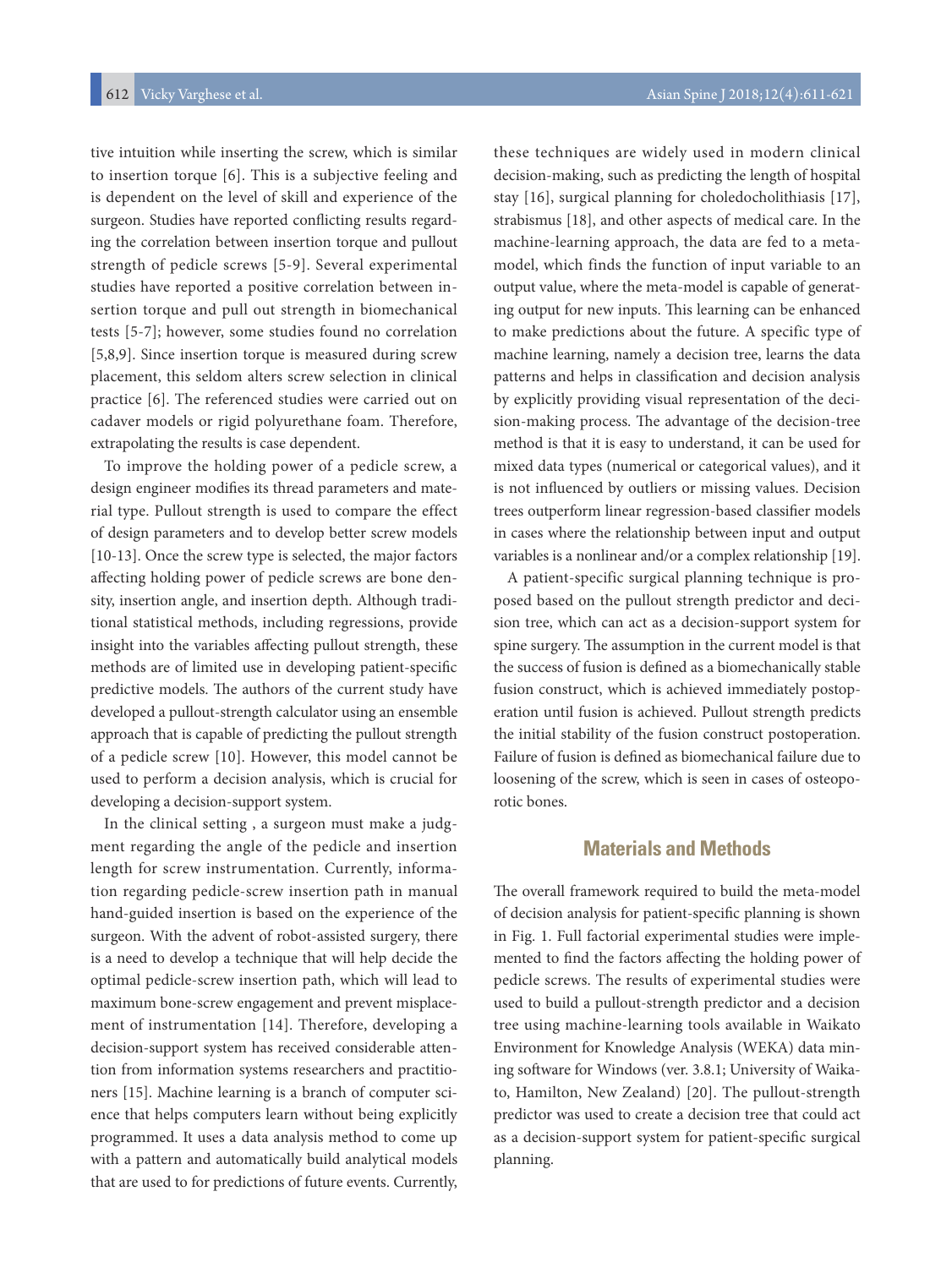

**Fig. 1.** Overall framework for the study.

| Table 1. Material properties of foam used in the study |  |  |  |  |
|--------------------------------------------------------|--|--|--|--|
|--------------------------------------------------------|--|--|--|--|

| No. | <b>Bone type</b>       | Density<br>(kg/m <sup>3</sup> ) | Experimental measurement     |                                     | American Society of Testing Materials standards |                                     |  |
|-----|------------------------|---------------------------------|------------------------------|-------------------------------------|-------------------------------------------------|-------------------------------------|--|
|     |                        |                                 | <b>Density</b><br>$(kq/m^3)$ | <b>Compression</b><br>Modulus (MPa) | Density<br>$(kq/m^3)$                           | <b>Compression Modulus</b><br>(MPa) |  |
|     | Extremely osteoporotic | 80                              | $84 + 5$                     | 19 <sub>±8</sub>                    | $72 - 88$                                       | $12 - 20$                           |  |
| 2   | Osteoporotic           | 160                             | $162 + 15$                   | $63 + 14$                           | 144-176                                         | $45 - 71$                           |  |
| 3   | Normal                 | 240                             | $233+10$                     | $125 \pm 10$                        | $216 - 264$                                     | $98 - 151$                          |  |

Values are presented as number, mean±standard deviation, or range.

### **1. Experimental pullout studies: synthetic bone models for screw pullout**

Studies using rigid polyurethane foam have helped to develop a biomechanical model of the vertebra and to study the pullout-strength phenomenon. The results of these studies have been widely reported in literature [21-23]. Studies have shown that certain densities of rigid polyurethane foam can mimic the microstructure of human trabecular bone. The compressive strength of the vertebral trabecular structure, 0.7–0.33 MPa, is comparable to polyurethane foam with a density of 80–240 kg/m<sup>3</sup> [24,25]. The various types of foam (Polynate foam; Polynate Foams Pvt. Ltd., Bangalore, India) and their corresponding densities according to the standards of the American Society of Testing Materials (ASTM) (F-1839) are shown in Table 1 [26].

#### **2. Pedicle-screw instrumentation**

A commercial self-tapping, cylindrical, polyaxial pedicle screw has been represented in Fig. 2. This screw (Globus pedicle screw; Globus Medical, Audubon, PA, USA), had the following dimensions: outer diameter, 6.5 mm; inner diameter, 4.2 mm; thread length, 45 mm; and pitch, 2.7 mm.

Pilot holes were created on foam blocks with a 3.2-mm drill bit, using a swivel-and-tilt vise at different angles along the screw axis. Pre-tapping was not done on the pilot hole, and the pedicle screw was manually inserted into



**Fig. 2.** 6.5×45 mm Globus pedicle screw (Globus Medical, Audubon, PA, USA).

the foam block at varying depths and angles as shown in Fig. 3A.

A 5.5-mm high tensile steel rod was connected to the pedicle screw using a set screw. The instrumented foam block was loaded on a test jig as shown in Fig. 3B. The test jig was fixed on a BiSS Nano-25 universal testing machine with 15 kN force actuator, acquiring data at 50 Hz. A 5 mm/min tensile load was applied to the test specimen until the maximum load was reached. The load versus displacement graph is shown in Fig. 3C according to the ASTM protocol (F543–07) [27].

#### **3. Design of experiment**

A full factorial experimental design was implemented based on the factors and levels described in Table 2. The design consisted of 27 experimental combinations. Density represented the quality of human bone from extremely osteoporotic to the normal range of bone density. Insertion angle represented the medial–lateral angle of the pedicle in the sagittal plane, as shown in Fig. 3D. Based on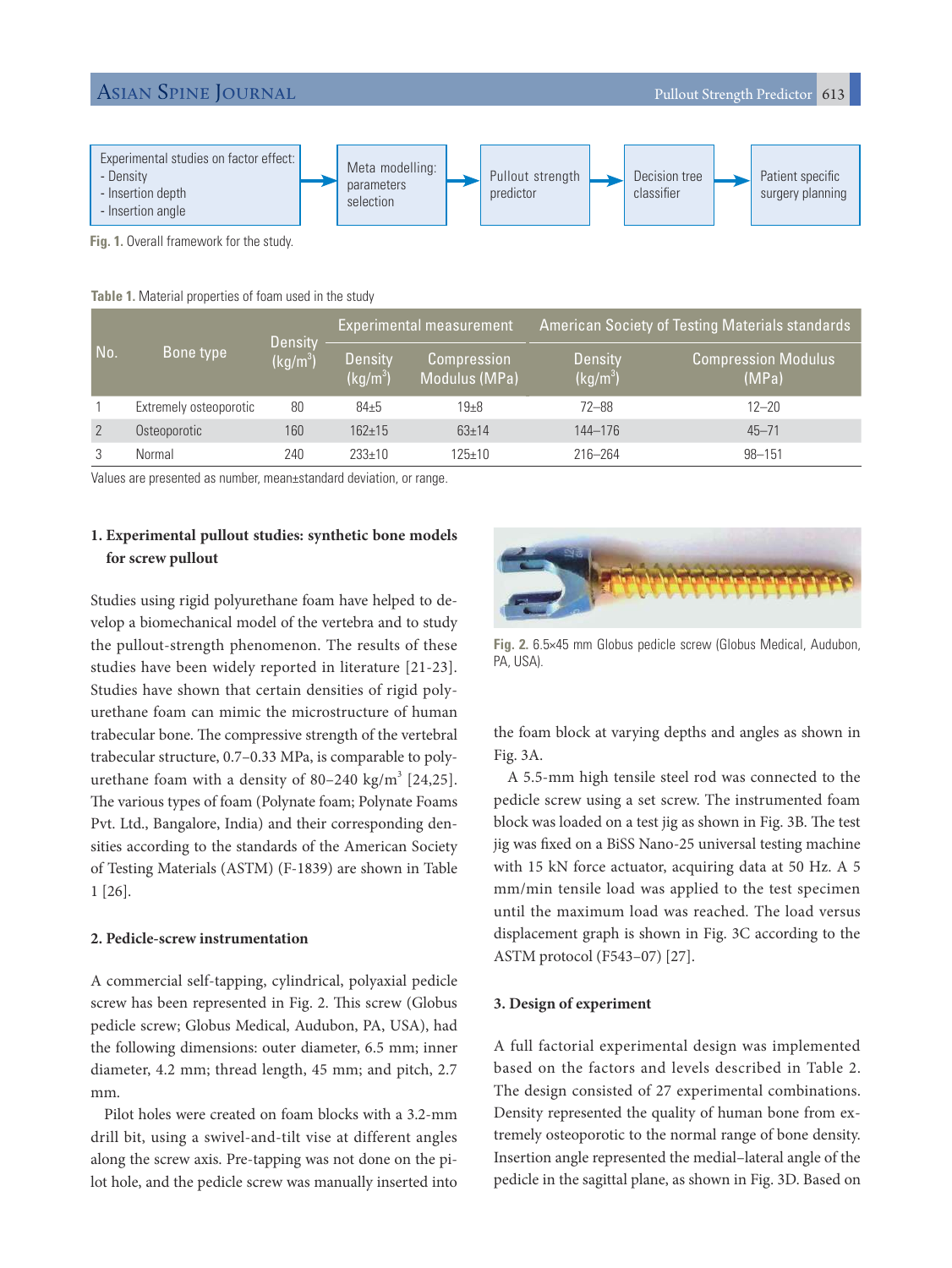

**Fig. 3. (A)** Schematic representation of instrumented foam block, **(B)** test setup for pullout-strength studies, **(C)** force vs. displacement graph from pullout-strength studies, and **(D)** anatomy of pedicle screw instrumentation. PU, polyurethane.

**Table 2.** Experimental design

| No. | Factor                                  |    | Levels |     |
|-----|-----------------------------------------|----|--------|-----|
|     | Density (kg/m <sup>3</sup> ), $\rho$    | 80 | 160    | 240 |
|     | Insertion angle ( $\degree$ ), $\Theta$ |    | 15     | 30  |
|     | Insertion depth $(\%)$ , $\iota$        |    | 85     | 100 |

the anatomical studies [28,29], it was found that the angle of the pedicle changed at an increment of 5° at each level from L1–L5; therefore, the angle ranged from 0° to 30° in the mediolateral region of the lumbar spine. Insertion depth represented the length to which the screw had been inserted. A 45-mm long screw was chosen because the anatomical range of pedicle chord length along the pedicle axis in the lumbar region ranged from 35–45 mm, as described in the literature [28,29]. A 100% inserted depth signified that the screw was inserted to its complete length of 45 mm without bicortical purchase. A 70% insertion depth represented of 70% of the 45 mm screw length, which is a 31.5-mm long screw. The screws were marked at different lengths to reduce the inter-sample variations while using screws of different lengths. However, this could have introduced a small moment component due to

small extension (exposed length) at the point of application of the load, but this was found to be negligible compared to the pullout strength load.

#### **4. Meta-modeling**

Different meta-modeling techniques were tested to build the pullout-strength predictor. The performance of the meta model was tested based on error matrix of mean absolute error, root mean square error, relative absolute error, and root relative squared error. The random forest regression model performed the best in building the model. It was a type of ensemble learning that is used for regression and classification. A ten-fold cross-validation was used for the evaluation of predictive models. The parameter that produced the least amount of error was chosen to develop the pullout predictor. A flow chart of the parameter selection method is shown in Fig. 4.

The different meta-models which were tested for model building were: random forest regression, radial basis function (RBF) regressors, additive regression, and linear regression. Detailed descriptions of the algorithms are available in WEKA documentation [20].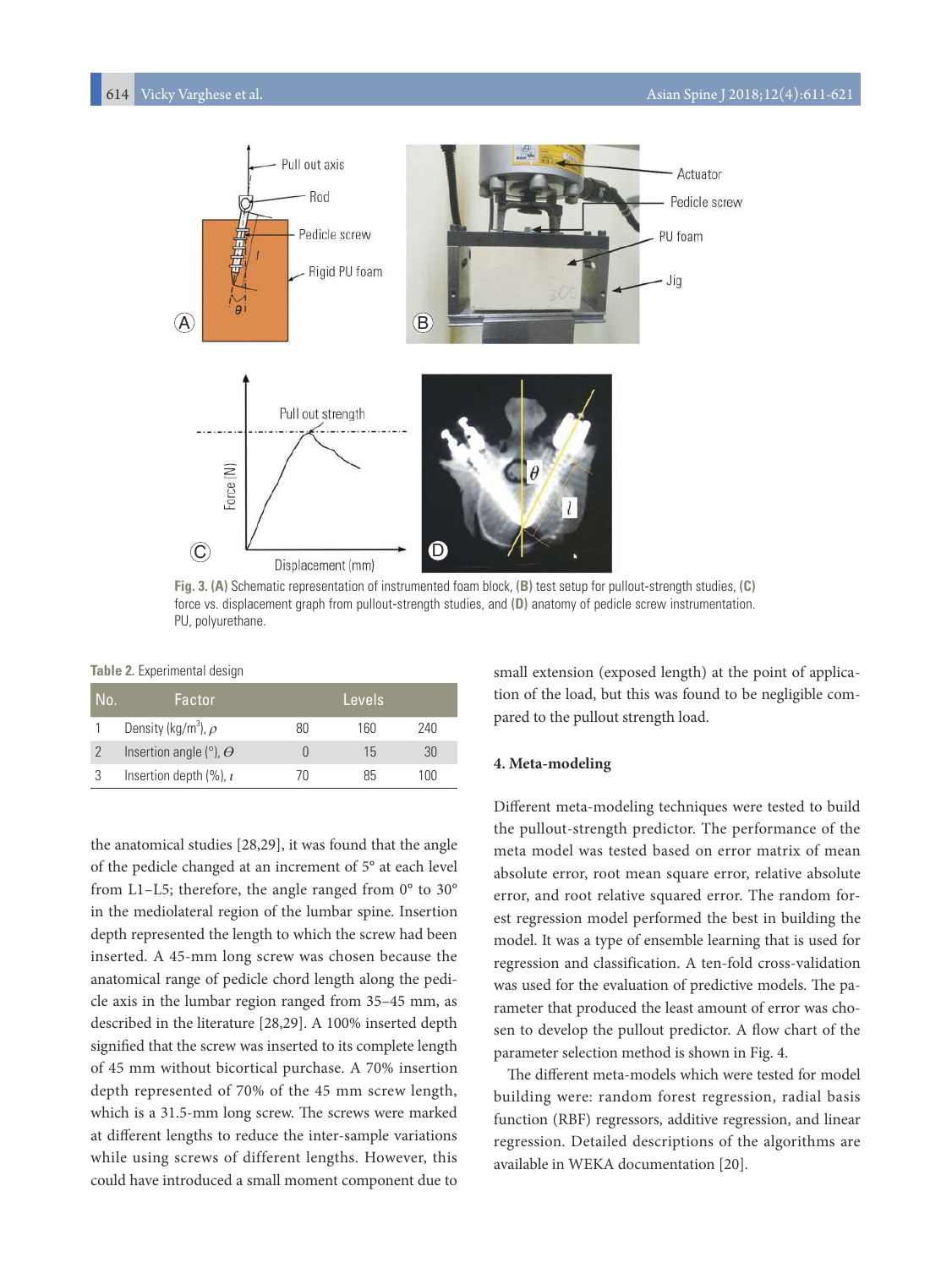

**Fig. 4.** Procedure work flow to select parameters for meta-models.

#### **5. Classifier modeling**

Various classifier models were tested for building the decision tree. The pullout-strength value for successful fusion was assumed to be 650 N, based on the 40th percentile value of pullout-strength value, which was obtained in the osteoporotic bone model in the current set of experiments. Pullout-strength values above 650 N indicated successful fusion and below 650 N indicated pullout-strength failure. Different decision-tree-based classifiers were evaluated by area under the receiver operating characteristic (ROC) curve. An area of one represented a perfect classification. The different WEKA classifiers were as follows: random forest, logistic model trees, J48 class, and decision stump. Detailed descriptions of the decision trees and algorithms are available in WEKA documentation [20].





**Fig. 5.** Effect of factors on pullout strength of pedicle screw. **(A)**  Density, **(B)** insertion depth, and **(C)** insertion angle. To plot the factor effect, the factor under observation was kept at a constant level while varying the other two factors, according to the experimental design. The spread of data is represented as the mean and standard deviation in the plot. SD, standard deviation.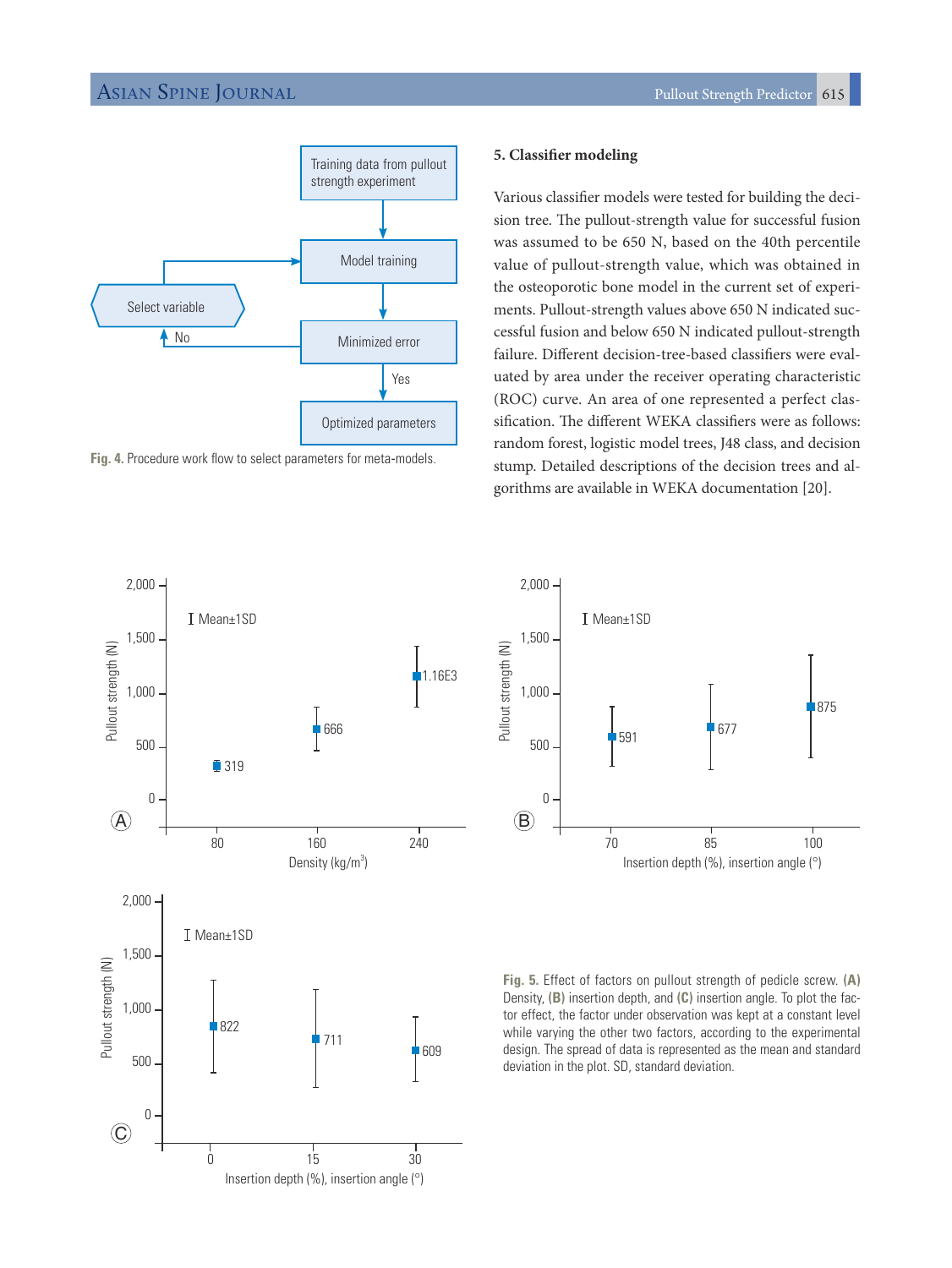# **Results**

#### **1. Factor analysis**

The results of full-factor analysis have been presented in Fig. 5A–C. Based on analysis of variance analysis, it was found that all the factors under study had a significant effect  $(p<0.05)$  on the holding power of pedicle screws. Hence, all the factors were chosen to build a model for the pullout-strength predictor. In the case of density, the pullout strength increased with an increase in density.

Furthermore, pullout strength increased with an increase in insertion depth. The greatest pullout strength (1,638 N) was achieved in the normal bone model  $(240 \text{ kg/m}^3)$ , with 100% screw engagement inserted at a 15° angle.

#### **2. Meta-modeling**

The random forest regression model performed best in model fitting, as the value of the correlation coefficient between the predicted and experimental value was high, and values of the error matrix were low. The correlation

#### **Table 3.** Performance matrix of models used to develop pullout-strength predictor

| No.            | Meta-models                     | Correlation<br>coefficient | Error  |                                                           |              |                                       |  |  |
|----------------|---------------------------------|----------------------------|--------|-----------------------------------------------------------|--------------|---------------------------------------|--|--|
|                |                                 |                            | error  | Mean absolute Root mean square Relative absolute<br>error | error $(\%)$ | Root relative<br>squared error $(\%)$ |  |  |
|                | Random forest                   | 0.99                       | 51.27  | 65.78                                                     | 15.02        | 16.62                                 |  |  |
| 2              | Radial basis function regressor | 0.98                       | 66.09  | 80.18                                                     | 19.37        | 20.26                                 |  |  |
| 3              | Additive regression             | 0.94                       | 108.31 | 132.27                                                    | 31.74        | 33.42                                 |  |  |
| $\overline{4}$ | Linear regression               | 0.94                       | 104.3  | 137.29                                                    | 30.57        | 34.69                                 |  |  |

#### **Table 4.** Prediction results based on confirmation experiment

| No.             | Density ( $\text{kg/m}^3$ ) | Insertion depth $(\%)$ Insertion angle $(°)$ |          | Experimental<br>value (N) | <b>Predicted value</b><br>$(\mathsf{N})$ | Normalized<br>prediction |
|-----------------|-----------------------------|----------------------------------------------|----------|---------------------------|------------------------------------------|--------------------------|
|                 | 80                          | 80                                           | 10       | 318                       | 310                                      | 1.02                     |
| $\overline{2}$  | 80                          | 90                                           | 20       | 308                       | 303                                      | 1.02                     |
| 3               | 160                         | 80                                           | 10       | 532                       | 552                                      | 0.96                     |
| $\overline{4}$  | 160                         | 90                                           | 20       | 545                       | 532                                      | 1.02                     |
| 5               | 240                         | 70                                           | 10       | 907                       | 890                                      | 1.02                     |
| $6\overline{6}$ | 240                         | 80                                           | $\theta$ | 1,193                     | 1,112                                    | 1.07                     |
|                 | 300                         | 70                                           | 10       | 907                       | 950                                      | 0.95                     |
| 8               | 300                         | 90                                           | 30       | 1,034                     | 1,040                                    | 0.99                     |

**Table 5.** Performance matrix of models used to develop decision tree for pedicle-screw instrumentation

| No.            | <b>Classifier</b>   | Kappa<br>statistics | Mean<br>absolute<br>error | Root mean<br>square<br>error | <b>Relative</b><br>absolute error<br>$(\% )$ | Root relative<br>squared error'<br>(%) | F<br>measure | Receiver<br>operating<br>characteristic area |
|----------------|---------------------|---------------------|---------------------------|------------------------------|----------------------------------------------|----------------------------------------|--------------|----------------------------------------------|
|                | Random forest       | 1.00                | 0.06                      | 0.10                         | 12.38                                        | 19.55                                  | .00          | 1.00                                         |
| 2              | Logistic model tree | 0.93                | 0.14                      | 0.21                         | 28.76                                        | 41.77                                  | 0.96         | 1.00                                         |
|                | J48                 | 0.93                | 0.06                      | 0.18                         | 12.36                                        | 35.16                                  | 0.96         | 0.99                                         |
| $\overline{4}$ | Decision stump      | 0.70                | 0.23                      | 0.34                         | 46.14                                        | 67.93                                  | 0.85         | 0.85                                         |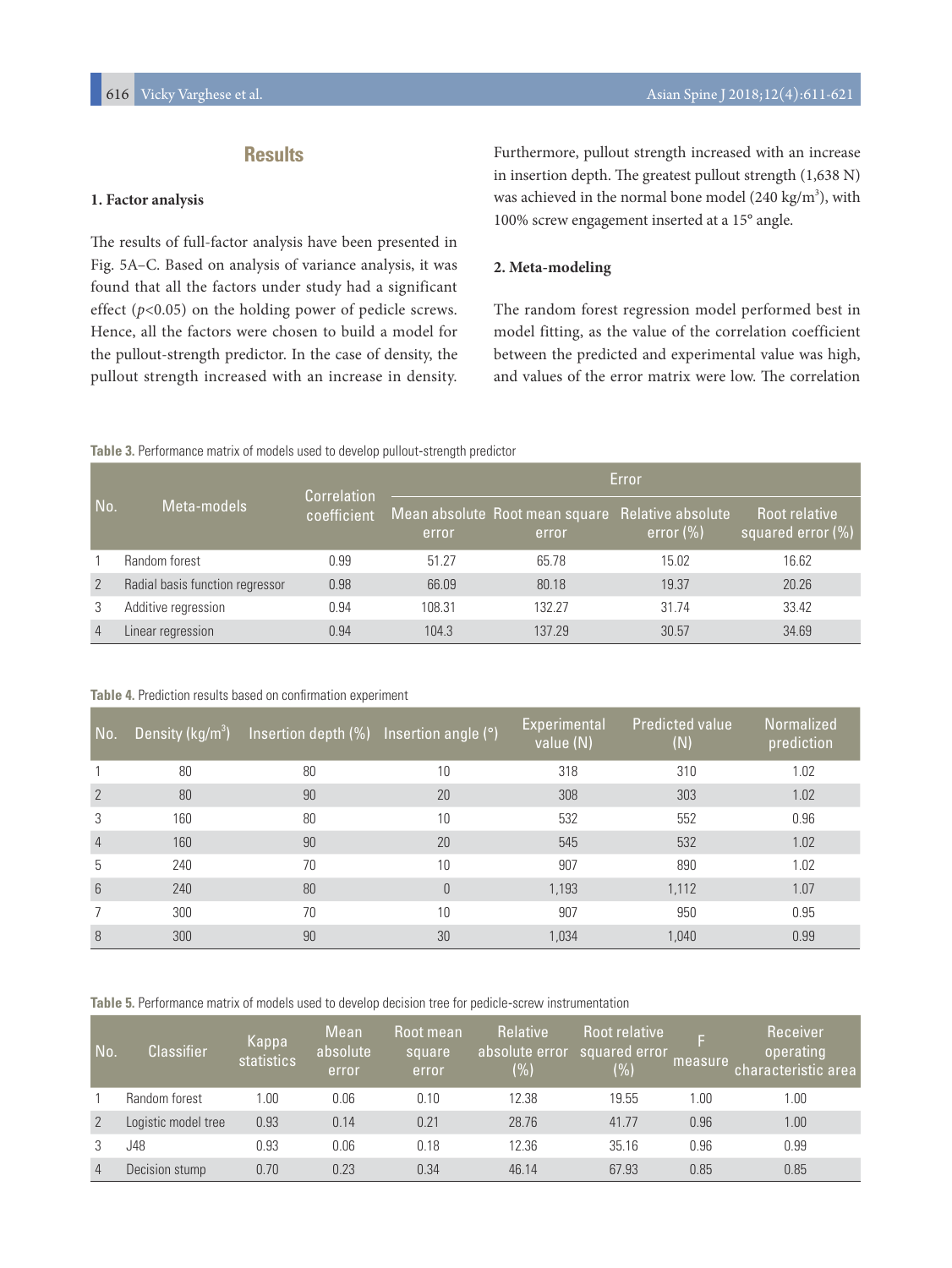coefficient was 0.99; whereas, for linear regression modeling it was 0.94. Based on the values of the error matrix presented in Table 3, the random forest model performed better than the linear regression model, and better than the other meta-models like additive regression and RBF



**Fig. 6.** Decision tree for success and failure of fusion construct based on the pullout strength.

regressors. Hence, the random forest model was used for the creation of the decision tree and analysis.

#### **3. Confirmation experiment**

Confirmation experiments were carried out to verify the performance of the pullout predictor. Additional pullout-strength tests were carried out for eight different combinations of factors (density, insertion depth, and insertion angle), and the results of experimental values were compared with the predicted values. Table 4 shows the additional confirmation experiments which were used for testing the pullout-strength predictor. The normalized value was obtained by dividing the experimental value by the predicted value. A value of 1 indicated that the predicted values matched the experimental results. Most of the values were close to 1, indicating that the model was well matched to the experimental values. Based on the confirmation experiment, the mean and standard deviation of the normalized prediction using the random forest meta-model was 1.01±0.04.



**Fig. 7. (A)** Flowchart for decision-support system and **(B)** alternate techniques to increase pullout strength. DEXA, dual-energy X-ray absorptiometry; qCT, quantitative computed tomography; MRI, magnetic resonance imaging.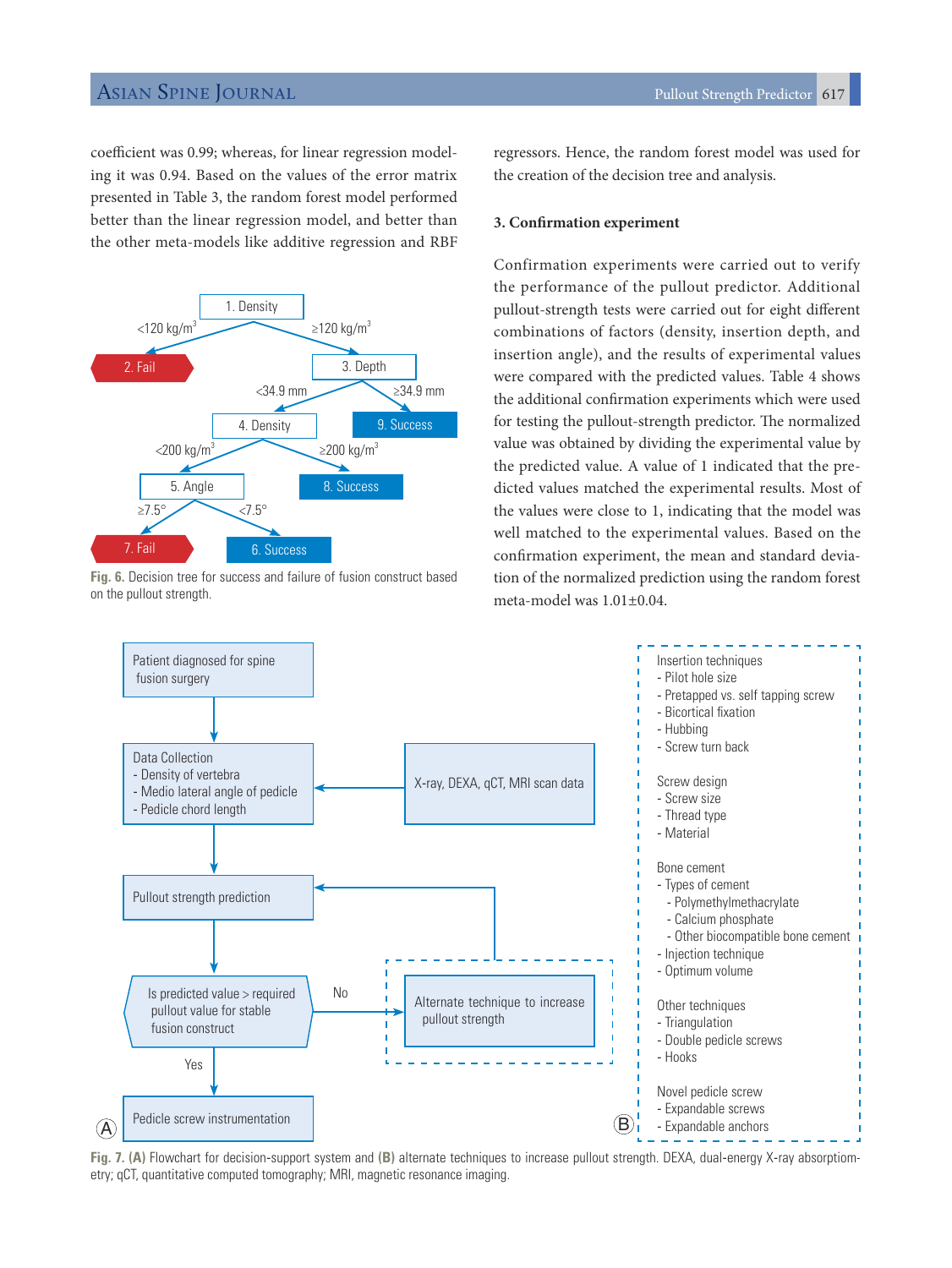#### **4. Classifier modeling**

Table 5 shows the performance matrix of the various classifiers used for building the decision tree. The random forest model performed the best, as seen from area under the ROC and kappa value of 1. Decision stump performed the worst among the classifiers, with a kappa value of 0.70 and area under the ROC value of 0.85.

Hence, the decision tree was built based on the random forest regression model. Fig. 6 represents the decision tree that was built using this classifier for a pullout-failure value of 650 N. This was based on the 40th percentile value of pullout strength, which was obtained in the osteoporotic bone model in the current set of experiments. A case study has been presented in the discussion section for a better understanding of how to use the decision tree in a clinical scenario.

## **Discussion**

Despite published reports about the potential benefits of machine-learning approaches for developing decisionsupport systems, there is a shortage of research that empirically examines the use of these meta-modeling techniques in pre-surgical planning. Clinical decision-making is an important, yet complicated, process which needs to be accurate and efficient, and automation of this system would be extremely advantageous. It is difficult to identify prior to surgery whether a patient undergoing lumbar spine-fusion surgery, especially osteoporotic patients, will have a successful outcome. Undoubtedly, there is a need to develop a patient-specific model that can be used by a surgeon for pre-surgical planning.

The methodology for creating and using a decision-support system for pedicle-screw instrumentation is depicted in Fig. 7A and B. This model sets the framework to create a website or other mobile (i.e., tablet) application for calculating the pullout strength in real time. In the current study, the prediction of pullout strength is based on the important factors of density, insertion depth, and insertion angle. The values for bone density are obtained from quantitative computed tomography (qCT) and dual-energy X-ray absorptiometry (DEXA scan). Insertion angle and depth can be obtained using computed tomography (CT) or magnetic resonance imaging (MRI) scans of the patient. Once a surgeon gets the predicted value, it can be verified that it is within the acceptable range. If it is not, a

surgeon can vary the factors and see which combination will provide the optimum pullout strength. The resulting decision-support can be integrated with computer-aided surgery, by incorporating the data from medical imaging technologies such as X-ray, CT, or MRI.

Here, we describe a case study to explain the process of patient-specific surgical planning. To arrive at a benchmark value for pullout strength, the patient database of fusion surgery is reviewed and classified as a successful or failed surgery based on the post-operative follow-up data. By analyzing the data in terms of bone density, insertion angle, and insertion depth, an area of failure and success can be determined. A pullout-strength value corresponding to the success and failure area can then be defined to provide the corresponding benchmark value.

In the clinical scenario, the pedicle angle and chord length are measured using CT and MRI scans as shown in Fig. 3D, and DEXA scan can be used for measuring bone mineral density (BMD). Consider patient P1 with a T-score >−1 and BMD of 180 kg/m<sup>3</sup>. The patient is scheduled for fusion surgery at level L4–L5 with a pedicle chord length of 42 mm and mediolateral angle of 30°. The predicted pullout strength is 898 N, which is above the threshold for successful fusion (650 N). The surgeon can follow the algorithm, which predicts that the fusion will be successful. Consider patient P2 with a T-score <−2.5 and BMD of 130 kg/m<sup>3</sup>. P2 is scheduled for fusion surgery at level L1–L2 with a pedicle chord length of 35 mm and mediolateral angle of 10°. The predicted pullout strength is 530 N, which is below the threshold for successful fusion surgery (650 N). To plan the surgery, a surgeon chooses an alternate insertion path in such a way that the insertion angle will be below 7.5°, and a screw length more than 35 mm can be used. Conventionally, a cement augmentation or higher level of fusion would have been recommended based on the experience of the surgeon. The current decision-support system helps to provide quantitative insight toward a qualitative phenomenon of success or failure of fusion surgery.

In the current study, the pullout-strength value for successful fusion is assumed to be 650 N based on the 40th percentile value of the pullout-strength value which is obtained in the osteoporotic bone model in the experiments. Better values can be determined by using cadaver samples, which will closely resemble the in vivo condition. For clinical scenarios, additional data such as pedicle width, height, cortical thickness, and screw thread pa-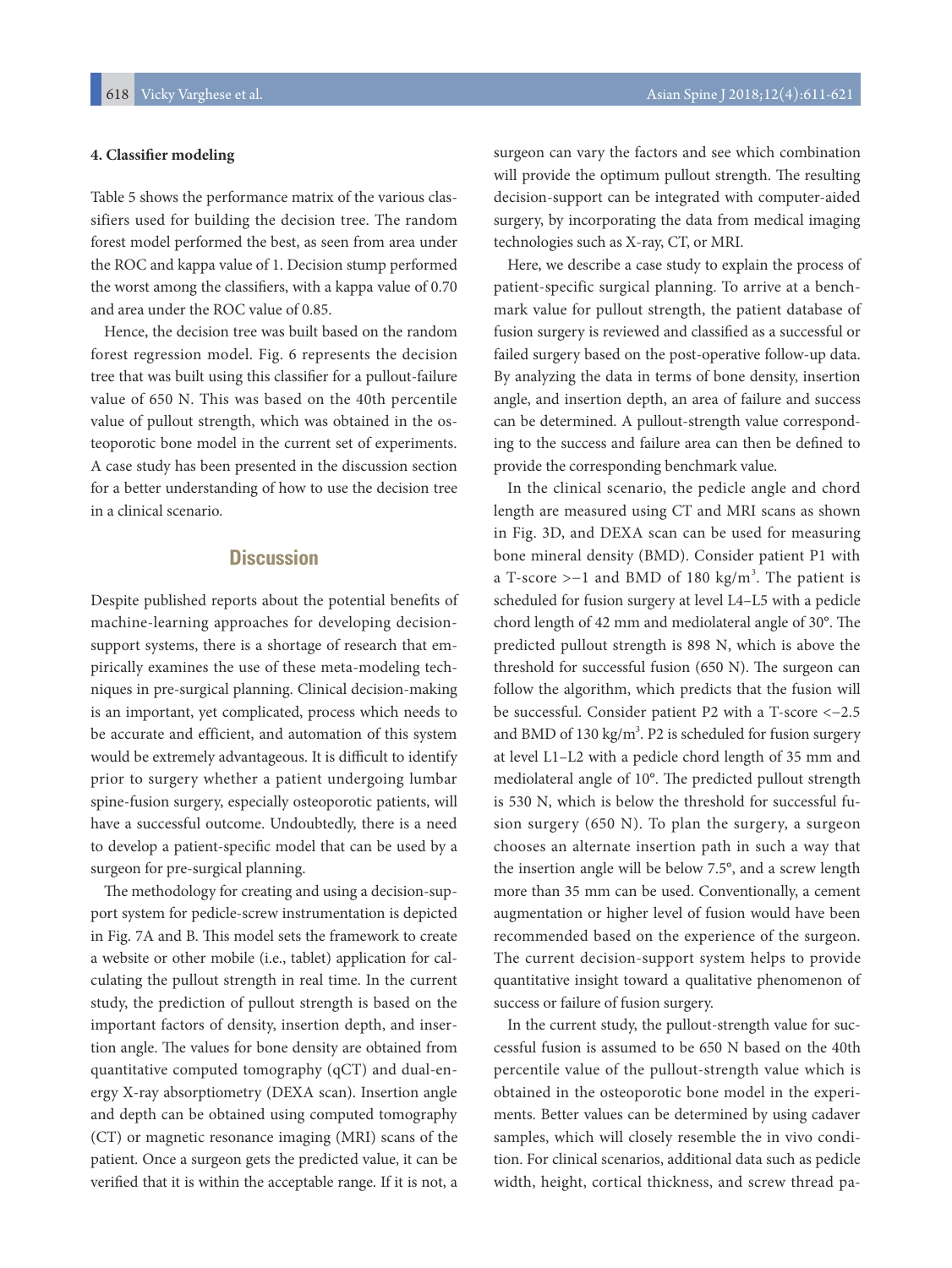rameters can be incorporated during the model building stage. Based on published studies and experience, it is recognized that there is no single meta-model that will work best for all datasets, although given a particular problem, some methods can significantly outperform others [19]. Similar studies can be carried out using other meta-models to develop better predictors. Meta-models such as random forest regression can perform well in cases of mixed variable types and co-linearity of data. In clinical practice, black box predictions are the least desirable. A random forest model helps to better understand the phenomenon of model building. In the current study, a simpler model is developed based on three variables to employ it readily in a clinical situation. Based on the validity and acceptance of the methodology, complex models can be built based on the given framework. DEXA and qCT are not routinely used for younger patients due to radiation risk; hence, better non-ionizing imaging modalities need to be developed that will extract the geometric details of the bone and material properties.

One main limitation of the current study is that the experiments use foam models to mimic extremely osteoporotic to normal bone. Implementing a similar experiment with a cadaver model will require a large sample size to obtain a statistically significant conclusion. A correction factor can be introduced into the model to compensate for the non-homogeneous property of bone. Simple axial loading is applied to represent the initial period after spine-fusion surgery. It is difficult to mimic the complex loading of the in vitro condition. For future studies, cyclic loading can be applied during the pre-processing stage before applying the axial load [30]. Physiologically, this type of loading causes bone remodeling around the screw; however, this phenomenon is difficult to mimic in foam and cadaver models. The current model is applicable for the same screw type with thread geometry as described in the methodology section. Extrapolation to other screw types should be done with caution. Verification, validation, and sensitivity analysis provide considerable confidence that these limitations in the model of the pulloutstrength predictor have been adequately addressed. In the current study, it is difficult to explore the interaction effect between the different factors computationally, as it requires larger sample size and variables. Although this is a limitation, we feel this model provides the initial ground work into the area of advanced predictive modeling in instrumented spine-fusion surgery outcomes. The model

can still be used clinically, and as more data is collected, the model can be continuously updated.

# **Conclusions**

A predictive model was built using machine-learning techniques of meta-modeling and experimental pulloutstrength values. This model can be used for patient-specific surgical planning, and it can act as a decision-support system to assist spine surgeons performing fusion surgery.

### **Conflict of Interest**

No potential conflict of interest relevant to this article was reported.

### **References**

- 1. Hsu CC, Wang JL, Hou SM, Chao CK, Lin J. Pushout strength of tibial locking screws: development of finite element models. J Chin Inst Eng 2003;26:817-23.
- 2. Krishnan V, Varghese V, Kumar GS. Comparative analysis of effect of density, insertion angle and reinsertion on pull-out strength of single and two pedicle screw constructs using synthetic bone model. Asian Spine J 2016;10:414-21.
- 3. Patel PS, Shepherd DE, Hukins DW. The effect of screw insertion angle and thread type on the pullout strength of bone screws in normal and osteoporotic cancellous bone models. Med Eng Phys 2010;32:822- 8.
- 4. Varghese V, Venkatesh K, Kumar GS. Pull out strength of pedicle screw in normal and osteoporotic cancellous bone models. Proceedings of the 2014 IEEE Conference on Biomedical Engineering and Sciences (IECBES); 2014 Dec 8-10; Kuala Lumpur, Malaysia. Piscataway (NJ): IEEE; 2015. https://doi. org/10.1109/IECBES.2014.7047541.
- 5. Varghese V, Saravana Kumar G, Krishnan V. Effect of various factors on pull out strength of pedicle screw in normal and osteoporotic cancellous bone models. Med Eng Phys 2017;40:28-38.
- 6. Helgeson MD, Kang DG, Lehman RA Jr, Dmitriev AE, Luhmann SJ. Tapping insertional torque allows prediction for better pedicle screw fixation and optimal screw size selection. Spine J 2013;13:957-65.
- 7. Daftari TK, Horton WC, Hutton WC. Correlations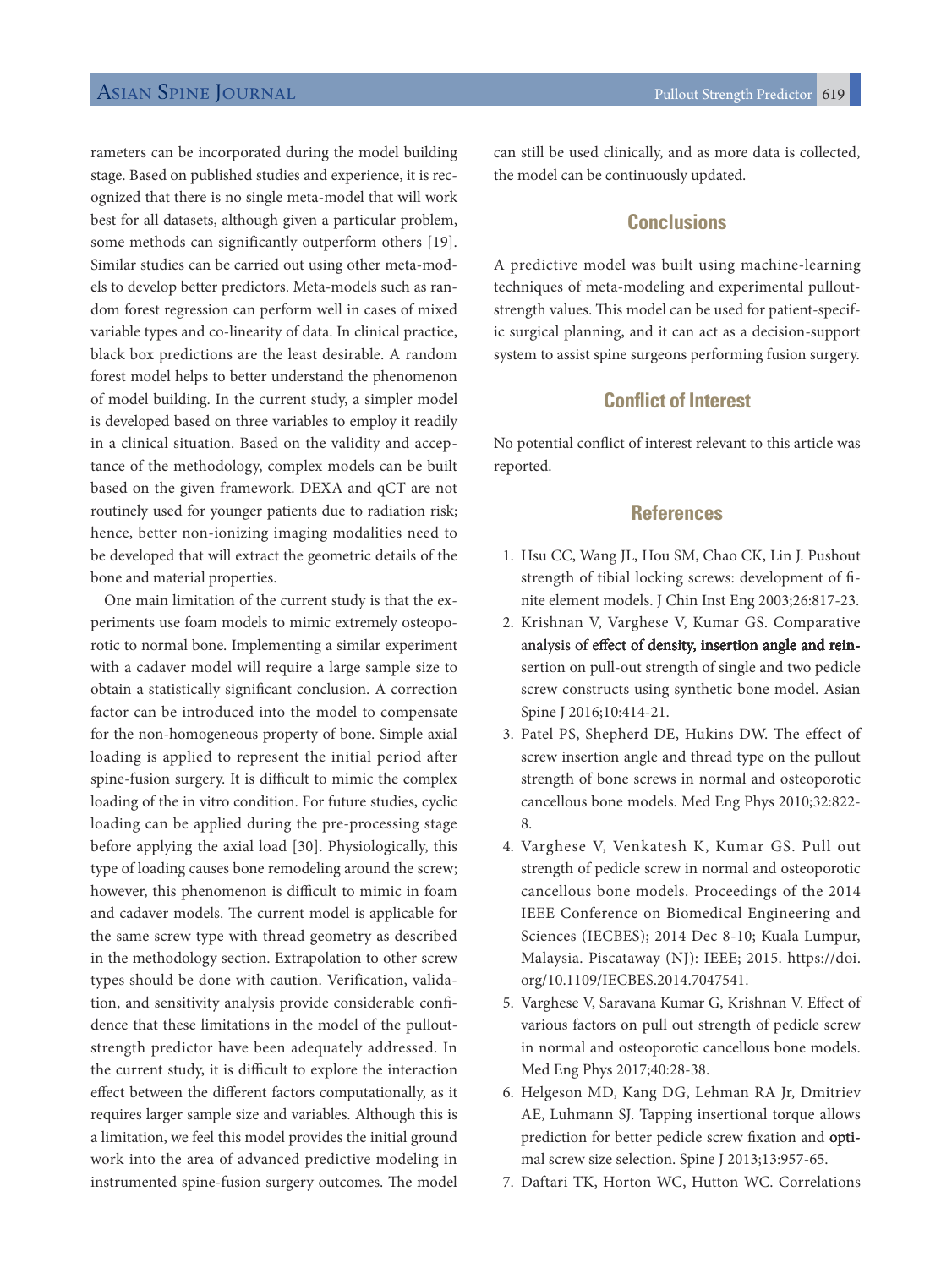between screw hole preparation, torque of insertion, and pullout strength for spinal screws. J Spinal Disord 1994;7:139-45.

- 8. Okuyama K, Abe E, Suzuki T, Tamura Y, Chiba M, Sato K. Can insertional torque predict screw loosening and related failures?: an in vivo study of pedicle screw fixation augmenting posterior lumbar interbody fusion. Spine (Phila Pa 1976) 2000;25:858-64.
- 9. Mizuno K, Shinomiya K, Nakai O, Shindo S, Otani K. Intraoperative insertion torque of lumbar pedicle screw and postoperative radiographic evaluation: short-term observation. J Orthop Sci 2005;10:137-44.
- 10. Varghese V, Ramu P, Krishnan V, Saravana Kumar G. Pull out strength calculator for pedicle screws using a surrogate ensemble approach. Comput Methods Programs Biomed 2016;137:11-22.
- 11. Varghese V, Krishnan V, Kumar GS. Simulation of axial pull out of pedicle screw in synthetic bone models. Proceedings of the 2nd International Conference on Biomedical Systems, Signals and Images; 2016 Feb 24-26; Chennai, India. Chennai: Indian Institute of Technology Madras; 2016. https://doi.org/10.13140/ RG.2.1.3355.8643.
- 12. Varghese V, Kumar GS, Venkatesh K. A finite element analysis based sensitivity studies on pull out strength of pedicle screw in synthetic osteoporotic bone models. Proceedings of the 2016 IEEE EMBS Conference on Biomedical Engineering and Sciences (IECBES); 2016 Dec 4-8; Kuala Lumpur, Malaysia. Piscataway (NJ): IEEE; 2017. https://doi.org/10.1109/ IECBES.2016.7843478.
- 13. Chatzistergos PE, Magnissalis EA, Kourkoulis SK. A parametric study of cylindrical pedicle screw design implications on the pullout performance using an experimentally validated finite-element model. Med Eng Phys 2010;32:145-54.
- 14. Solitro GF, Amirouche F. Innovative approach in the development of computer assisted algorithm for spine pedicle screw placement. Med Eng Phys 2016;38:354-65.
- 15. Berner ES. Clinical decision support systems. 2nd ed. New York (NY): Springer; 2007.
- 16. Yang H, Ma X, Guo T. Some factors that affect the comparison between isotropic and orthotropic inhomogeneous finite element material models of femur. Med Eng Phys 2010;32:553-60.
- 17. Vukicevic AM, Stojadinovic M, Radovic M, et al.

Automated development of artificial neural networks for clinical purposes: application for predicting the outcome of choledocholithiasis surgery. Comput Biol Med 2016;75:80-9.

- 18. Almeida JD, Silva AC, Teixeira JA, Paiva AC, Gattass M. Surgical planning for horizontal strabismus using Support Vector Regression. Comput Biol Med 2015;63:178-86.
- 19. Abbott D. Applied predictive analytics: principles and techniques for the professional data analyst. Indianapolis (IN): Wiley; 2014.
- 20. Hall M, Frank E, Holmes G, Pfahringer B, Reutemann P, Witten IH. The WEKA data mining software: an update. ACM SIGKDD Explor Newsl 2009;11:10-8.
- 21. Demir T, Camuscu N, Tureyen K. Design and biomechanical testing of pedicle screw for osteoporotic incidents. Proc Inst Mech Eng H 2012;226:256-62.
- 22. Amaritsakul Y, Chao CK, Lin J. Comparison study of the pullout strength of conventional spinal pedicle screws and a novel design in full and backed-out insertions using mechanical tests. Proc Inst Mech Eng H 2014;228:250-7.
- 23. Inceoglu S, Ferrara L, McLain RF. Pedicle screw fixation strength: pullout versus insertional torque. Spine J 2004;4:513-8.
- 24. Kopperdahl DL, Keaveny TM. Yield strain behavior of trabecular bone. J Biomech 1998;31:601-8.
- 25. Mosekilde L, Mosekilde L, Danielsen CC. Biomechanical competence of vertebral trabecular bone in relation to ash density and age in normal individuals. Bone 1987;8:79-85.
- 26. ASTM International. ASTM F1839-08(2016): standard specification for rigid polyurethane foam for use as a standard material for testing orthopaedic devices and instruments. West Conshohocken (PA): ASTM International; 2016. https://doi.org/10.1520/F1839- 08R16.
- 27. ASTM International. ASTM F543-02: standard specification and test methods for metallic medical bone screws. West Conshohocken (PA): ASTM International; 2002. https://doi.org/10.1520/F0543-02.
- 28. Mitra SR, Datir SP, Jadhav SO. Morphometric study of the lumbar pedicle in the Indian population as related to pedicular screw fixation. Spine (Phila Pa 1976) 2002;27:453-9.
- 29. Zindrick MR, Wiltse LL, Widell EH, et al. A bio-